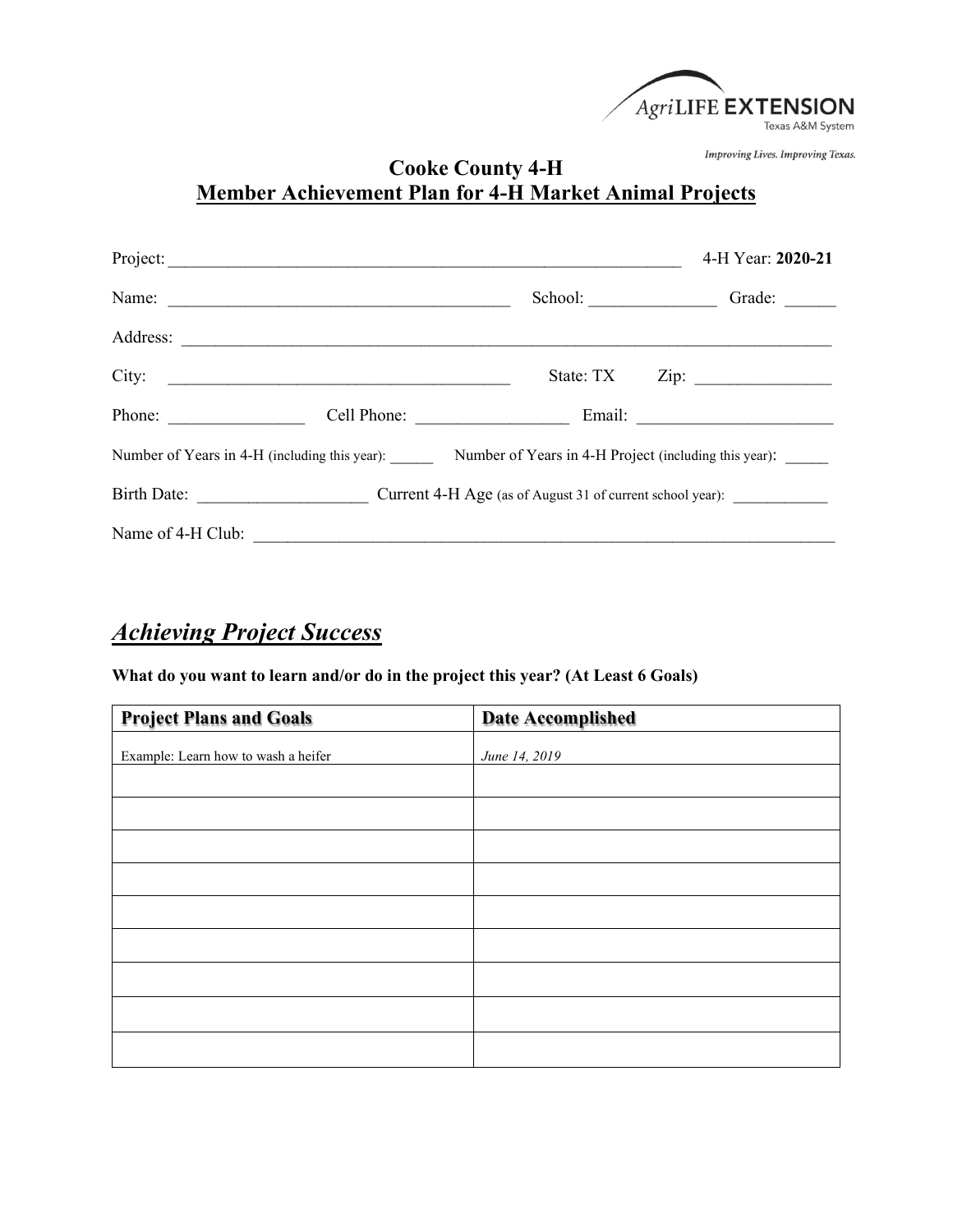List specific things that you learned from your project.

Activities and Experiences: demonstrations, talks, judging activities, exhibits, clinics, workshops, tours, shows, etc. that you participated in and were related to your project..

Awards and Recognition: medals, ribbons, trips, plaques, scholarships, etc. that you received in this 4-H project.

Leadership: List what you did to assist others in this project. Explain briefly what you did, include number of people taught and involved, and list the results for each item.

Community Service and Citizenship activities related to your project: List what you did to help other people because of 4-H.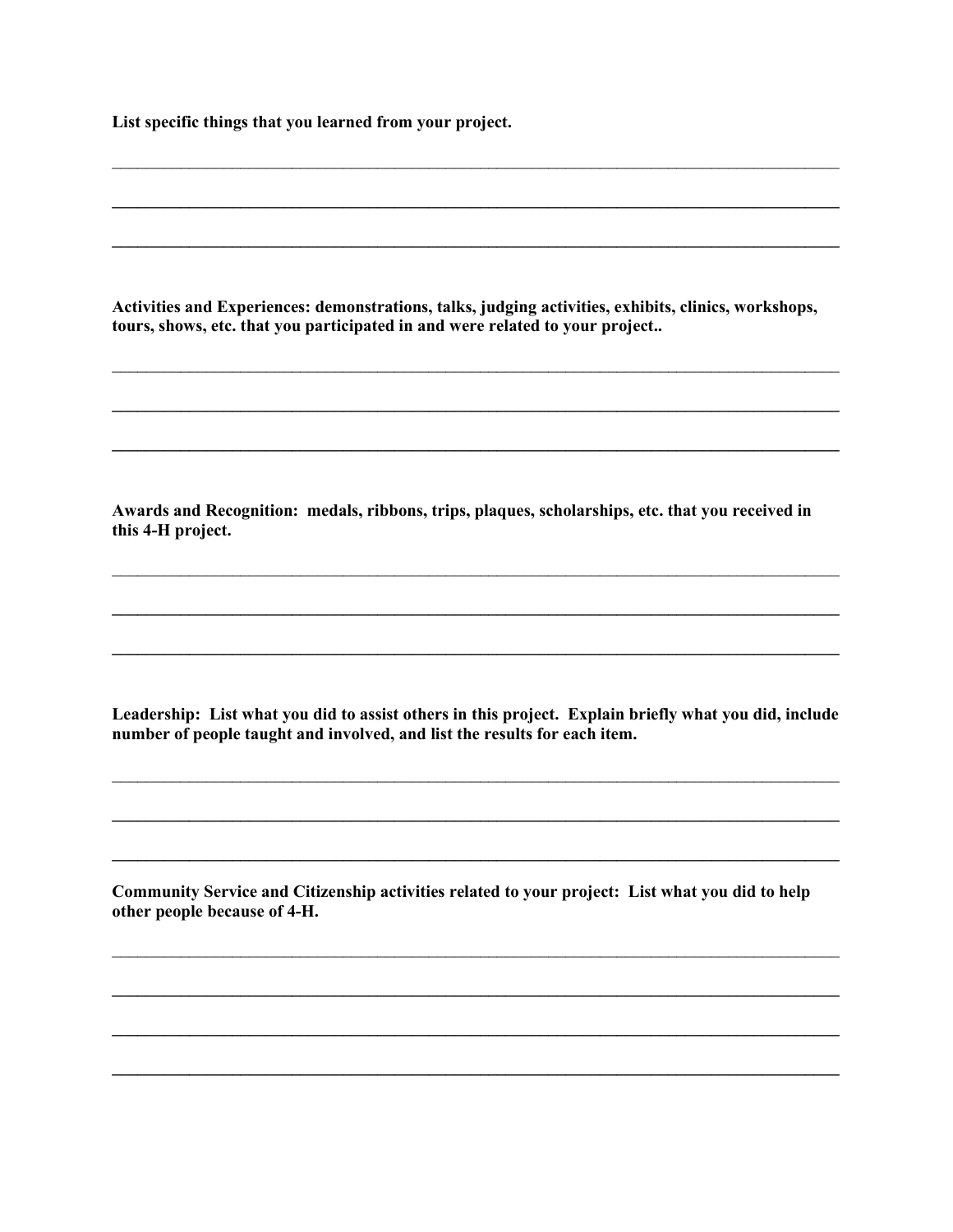| How much did you pay for your animal?<br><u> </u>                                                   |
|-----------------------------------------------------------------------------------------------------|
|                                                                                                     |
|                                                                                                     |
|                                                                                                     |
|                                                                                                     |
| Did you feed your animal any supplements?<br><u> and you feed your animal any supplements?</u>      |
| Did you have to do anything special everyday to get your animal ready to show?_____________________ |
|                                                                                                     |
|                                                                                                     |
|                                                                                                     |
|                                                                                                     |

**Did your animal get sick? Did it need any health care? Did you give it any shots or medicine? Write it down. Include things like de-wormers or vitamins.** 

| <b>Type of Treatment   Reason for</b> |                  | <b>Dose</b> | <b>Comments</b> |
|---------------------------------------|------------------|-------------|-----------------|
|                                       | <b>Treatment</b> |             |                 |
|                                       |                  |             |                 |
|                                       |                  |             |                 |
|                                       |                  |             |                 |
|                                       |                  |             |                 |
|                                       |                  |             |                 |
|                                       |                  |             |                 |
|                                       |                  |             |                 |
|                                       |                  |             |                 |
|                                       |                  |             |                 |
|                                       |                  |             |                 |
|                                       |                  |             |                 |
|                                       |                  |             |                 |